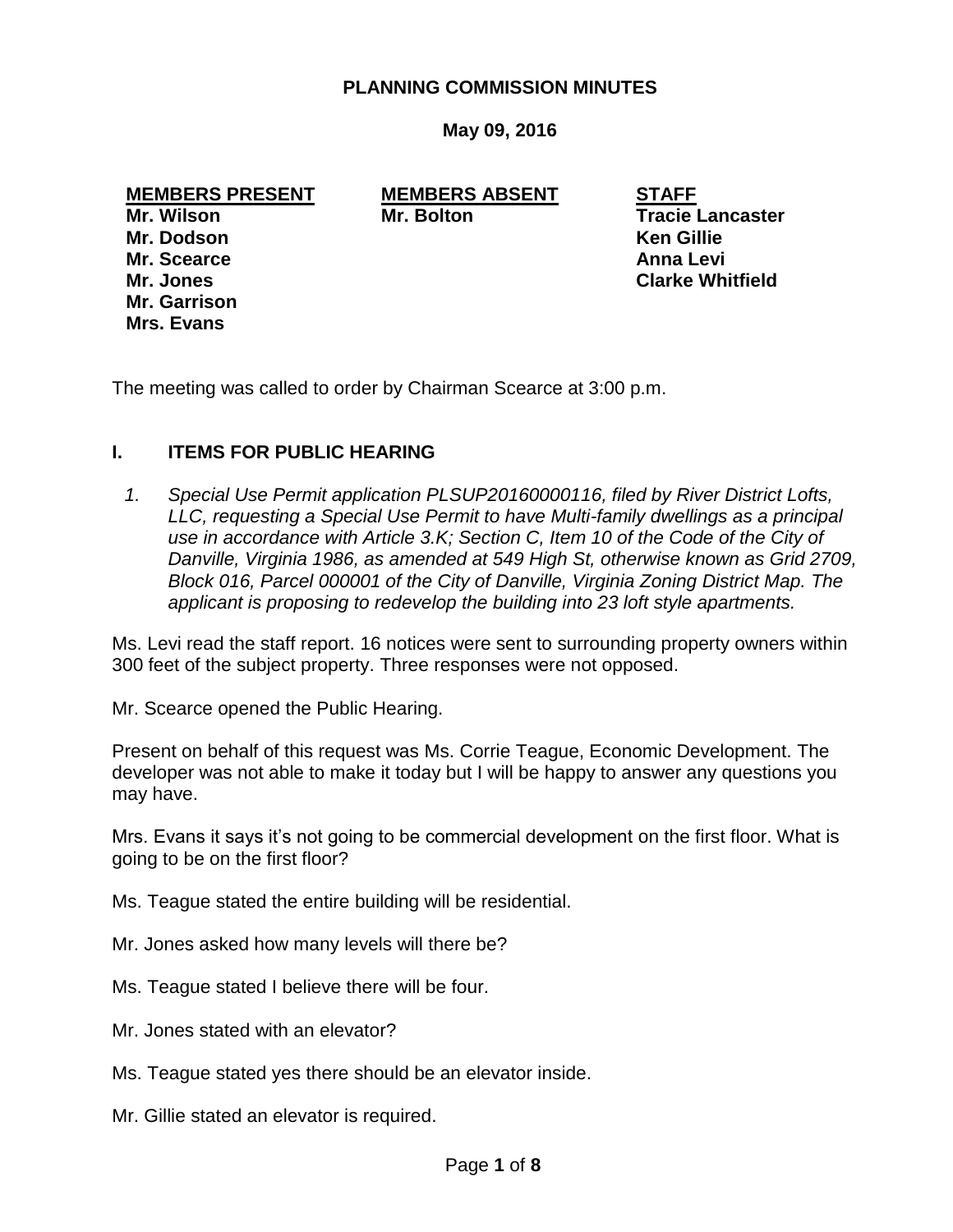Mr. Scearce closed the Public Hearing.

### **Mr. Garrison made a motion to approve PLSUP20160000116 with conditions per staff. Mr. Jones seconded the motion. The motion was approved by a 6-0 vote.**

*2. Rezoning application PLRZ20160000121, filed by Gus Dyer requesting to rezone from OT-R, Old Town Residential to A-R, Attached Residential Parcel IDs #50393 and #50394, otherwise known as Grid 0715, Block 011, Parcels 000006, and 000005, respectively, of the City of Danville, Virginia Zoning District Map. The applicant is proposing to rezone to allow for consolidation and development into a duplex.* 

Ms. Levi read the staff report. 24 notices were sent to surrounding property owners within 300 feet of the subject property. Five responses were not opposed. Two were opposed.

Mr. Scearce opened the Public Hearing.

Present on behalf of this request is Gus Dyer, the applicant. Basically this is the same thing we discussed last month as far as the duplex. In your package you have a site plan, a front elevation and a floor plan. One thing that I would like to point is that the main reason I am requesting a duplex as opposed to two single family houses which could go on this lot; Is that by doing the duplex that allows for egress to the rear of the lot. Which would then give you egress to the larger parcel on Fairview Avenue. These are actually two lots so you could actually build two housing units on each one. Once we build the duplex on these two lots that's all that would be allowed to go on these two lots. We can't come back later and put more units on these two lots without subdividing them.

Mr. Wilson stated how many actual buildings do you see being built on this lot?

Mr. Dyer stated one on these two lots. The two lots that are subject today for the rezoning. I'm not asking for anything on the triangular lot.

Mr. Wilson stated I understand that but on this one extended lot just one building on two lots?

Mr. Dyer stated code under AR allows for a duplex but only a duplex. The irony is that I could do both I could do two fourplexes and have a total of 8 units. But by doing a duplex only one duplex is allowed on these two lots. These are actually two lots whether they are combined by use, they are ultimately subdivided anyway. So I could do one house here and one house here, only that would not allow me the room for the driveway to get to the rear of the lot.

Mr. Wilson stated once you build the one duplex will you have a road running all the way back?

Mr. Dyer stated that is to be determined.

Mr. Wilson stated depending on the use of the other property?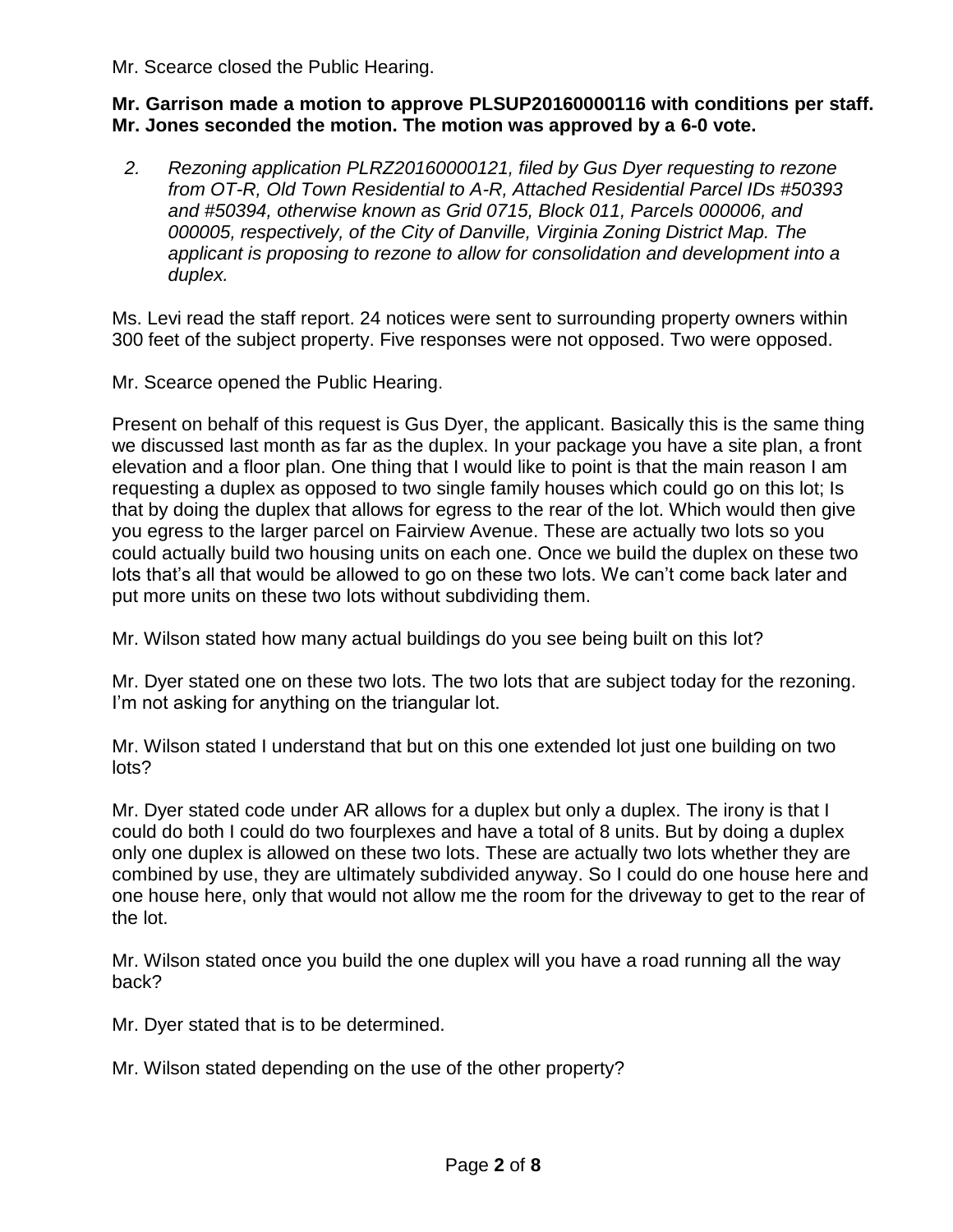Mr. Dyer stated right. Code actually requires that if I access the triangular piece through either of these two lots that it has to be zoned the same. I can't leave this OTR and have the driveway that goes down into Attached Residential.

Mrs. Evans stated is this a significant reduction from the apartments you were talking about. How many units were you proposing?

Mr. Dyer stated that has been withdrawn.

Mrs. Evans stated I know I'm just asking.

Mr. Dyer stated well it was a 16 unit complex.

Mrs. Evans stated you are okay with reducing it to this.

Mr. Dyer stated well its gives me the opportunity to develop that property at a later date. I'm just not in the position right now; I know you all don't think it is a significant investment. But I talk to someone and they told me they spent \$40,000 on site plans. I'm just not in a position right now where I can do that project.

Mr. Scearce stated this will only be one building?

Mr. Dyer stated right.

Mr. Jones stated I have a question for staff is that condition that the Planning Commission states or is that in the application just the one duplex?

Mr. Gillie stated it's in the code. So on a rezoning you can't put conditions on it. Only the applicant can proffer them. Since it is already in the code and were not requesting anything of the applicant. This is just a straight rezoning.

Mr. Scearce closed the Public Hearing.

## **Mr. Dodson made a motion to approve PLRZ20160000121 as submitted by Planning Staff. Mrs. Evans seconded the motion. The motion was approved by a 6-0 vote.**

*3. Special Use Permit application PLSUP20160000117, filed by Brian Lee requesting a Special Use Permit for the operation of agriculture in accordance with Article 3.B; Section C, Item 1 of the Code of the City of Danville, Virginia 1986, as amended at Parcel ID #75506, otherwise known as Grid 1618, Block 003, Parcel 000004 of the City of Danville, Virginia Zoning District Map. The applicant is proposing to run a noncommercial agriculture operation on the site.* 

Ms. Levi read the staff report. 10 notices were sent to surrounding property owners within 300 feet of the subject property. Three responses were not opposed.

Mr. Scearce opened the Public Hearing.

Present on behalf of this request was the applicant, Brian Lee.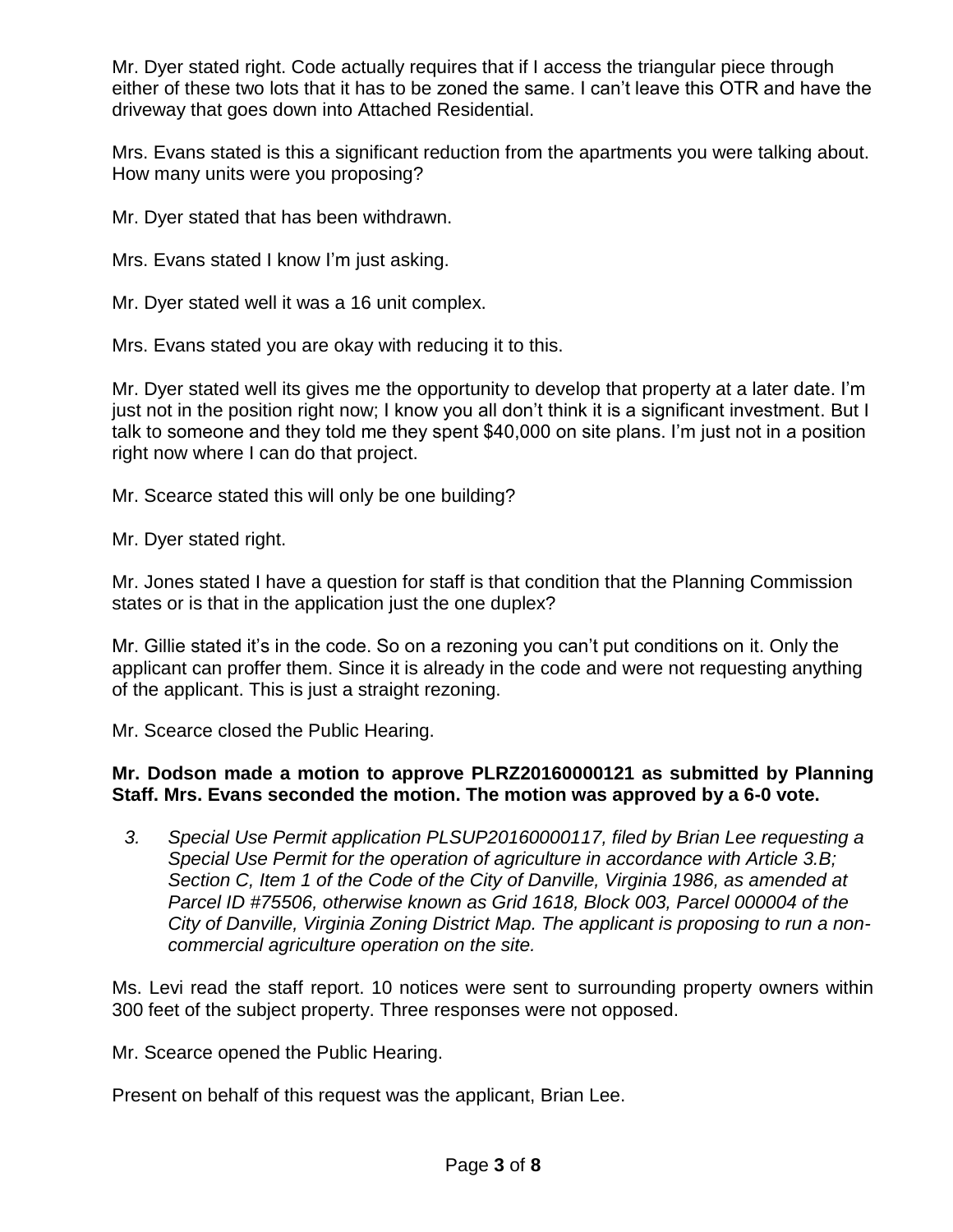Mr. Lee stated my intent is to have a piece of land that I can live on that and limit how much money I spend in the grocery store. As far as the conditions I don't have any real problem with them. I would ask that we try to amend the condition of no roosters shall be kept on the property. I don't have a problem with no roosters but the adult male roosters are the ones that make the noise. The young six or eight months old they are not roosters until they get to the breeding age. I don't have any intention of having any that are noise makers. I don't want to be woken up by that. I would like to be able to have chickens for the eggs. Also, I would like to have chickens for the meat. But as far as the conditions other than that I don't have a problem.

Mr. Scearce stated let me ask you this, what are your thoughts on that? Can we put a age limit on roosters?

Mr. Lee stated well generally speaking you kill them off at six or eight months they don't become a rooster until a year or a little more. Roosters are generally considered as adult male chickens.

Mr. Scearce stated so you are not going to have adult chickens?

Mr. Lee stated I don't want the noise; I don't want to be woken up by that noise. Well they are called chicks is what they are. You know it's like if you to the grocery store and you buy chicken it's a male chicken. It's a young chicken. I don't have any intention of having any adult chickens.

Mr. Wilson stated there must be a reason why we have no roosters are to be kept on properties is that in our code? What's the reasoning behind that? Can we loosen this?

Ms. Levi stated the reason that we said no roosters was mainly for the noise to surrounding property owners. That was our main concern the code doesn't say anything about roosters or chickens just that they there numbers should be limited to five for every three acres. So it doesn't say anything about the noise that was a concern of ours because this is a was added to the code recently we haven't really done anything like this. So this is the first case and kind of a test.

Mr. Wilson stated well is there a way that we could put something in our decision that goes to City Council that if there were difficulty with the noise like from neighbors and they complain that he would then have to remove the rooster?

Mr. Gillie stated that's just a enforcement nightmare.

Mr. Lee stated I don't have a problem with accepting the conditions as stated. I was just hoping that maybe I could get concession on the chickens if I can if I can't, I can't.

Mr. Scearce stated well so what you are waiting to raise is male chickens not roosters.

Mr. Lee stated I want both chickens and hens for the eggs.

Mr. Scearce stated well you are not calling what you are raising roosters.

Mr. Lee stated correct because when you buy chicks whether it be egg laying chickens or for meat, egging laying hens are not good meat. You buy them when they are about three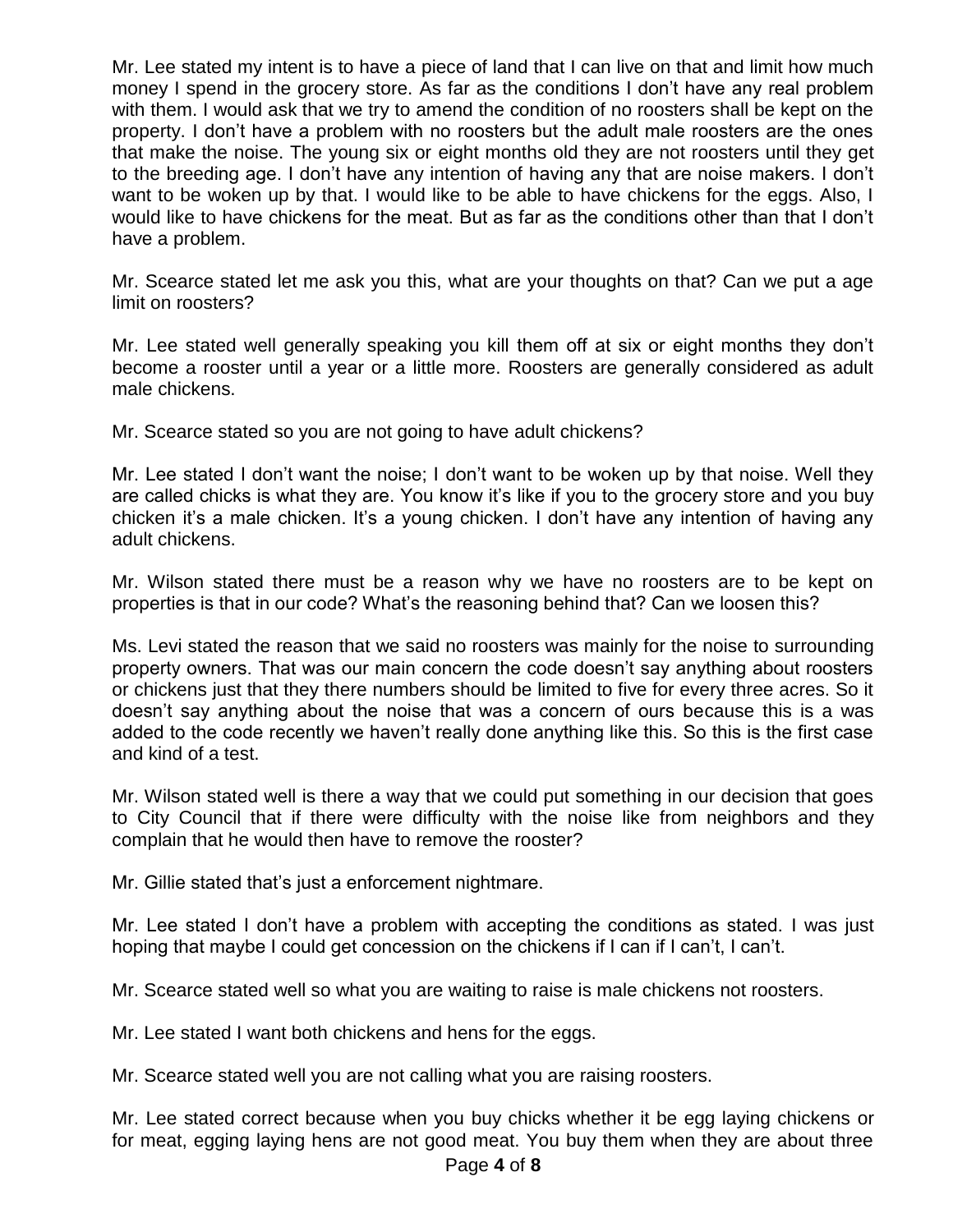days old and normally you butcher them off when they are four to six months. They are not good eating once they become mature, once they become breeding age. So you butcher them off long before they get to that age. My purpose is to have it for food not for a petting zoo.

Mr. Wilson stated once we make a decision it really sets a precedent for others that might want to come and do this.

Mr. Scearce stated I think if we distinguish that he is not having mature males which would be called roosters, he is just saying he is going to have male chicks and they would be consumed and used before they get to the adult age. I guess technically you wouldn't have a rooster then would you?

Mr. Lee stated no but there is a gray area there.

Mr. Scearce stated either we can just scratch it and allow him to have roosters. It is a pretty rural property even though it is in the City.

Mr. Gillie stated chickens don't have birth certificates so from a enforcement standpoint I will never be able to tell whether it's a rooster or not. That's why I said it's an enforcement nightmare. As she said this is new to us as well you know I'm an urban planner and Ms. Levi is fresh out of grad school trying to give me some new ideas. We are working on this; this is kind of her case. We just put it as a condition because of the noise while it's rural there they're properties around it. There is a house across the street, an apartment complex and others that are really within site on that photo. The sound is going to travel in that area so we were just concerned with the noise and what they would do with the surrounding property owners.

Mr. Lee stated well the property across the street Mrs. Rose she wants a farm back there anyway.

Mr. Gillie stated well okay if you want to allow roosters and we don't get any complaints then we will know next time. We were just hedging on the side of caution.

Mr. Scearce stated I guess it's up to your pleasure whatever you have that you want to address. If you want to scratch that you can if you want keep it you can.

Mr. Wilson stated well I mean for me since he said that he is acceptable to these conditions and this is the recommendation from these folks, that actually think about it. I'm just kind of leaning to go with the recommendation.

Mr. Whitfield stated it sounds like he said he is fine because they are not going to be making the noise even the male chickens because he would have slaughtered them and eaten them or put them in the freezer before they get to that point.

Mr. Scearce stated okay that's fine if you can work with this.

Mr. Lee stated like I said the rooster thing is not going to be a deal breaker for me. I just wanted to get clarification on what is or isn't. Technically they are not a rooster until they are an adult.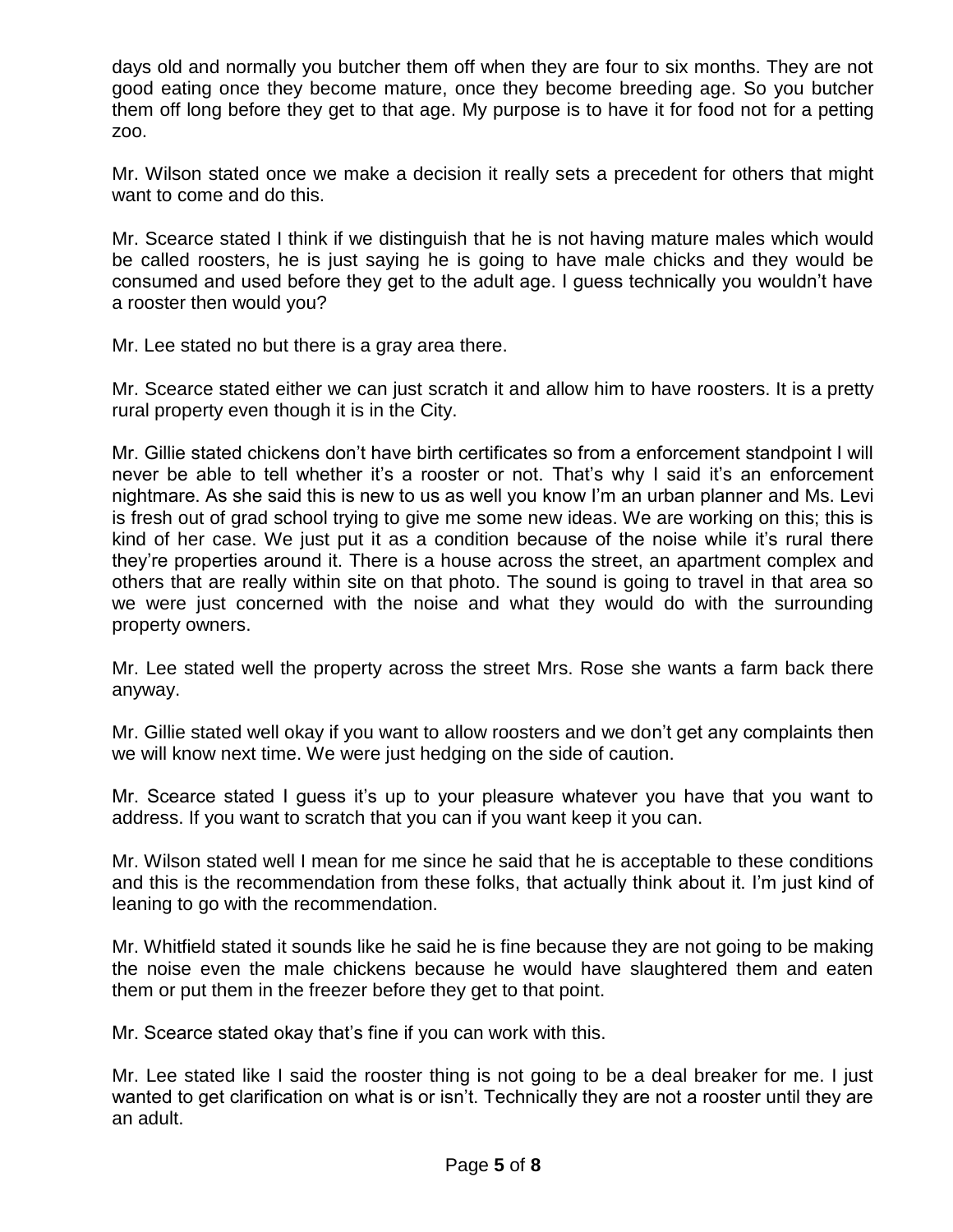Mrs. Evans stated you are okay with no more than six grazing animals?

Mr. Lee stated yeah because if I have three cows and two horses, they will be pets. I can't eat that much meat in a year anyway. In others words I can't eat more than three cows in a year anyway. I don't have a problem with it.

Mr. Jones stated have you been doing this all your life?

Mr. Lee stated I was raised on a farm from about age 2 until 14. Then my dad got transferred.

Mr. Jones stated so you had to feed the chickens and all those things?

Mr. Lee stated and the cow. As I have gotten old with different things that I have done I have traveled all over. I worked dude ranches out West. I lived in Alaska for six months working on a homestead so I have experience. I drive a truck and I don't have the desire to drive until I'm 70. So when I am about 49 or 50 years old I would like to come off the road and find a local company to drive for and live in my peaceful little life. As far as the animals go if I were to close on June 13 which is the plan it would be two to three years before I would have any animals; because I'm only here six to eight days a month because of my job. With me trying to do this on my own it will take me two or three years to get the fencing put up so I'm still two or three years from having animals. But I wanted to get the permit I didn't want to buy the land and then worry about coming here.

Mr. Garrison stated that's very wise.

Mr. Scearce closed the Public Hearing.

## **Mr. Wilson made a motion to approve** *PLSUP20160000117* **with conditions per staff. Mr. Garrison seconded the motion. The motion was approved by a 6-0 vote.**

*4. Rezoning application PLRZ20160000111, filed by Danville Redevelopment Housing Authority (DRHA), requesting to rezone from OT-R, Old Town Residential to TW-C, Tobacco Warehouse Commercial, 502 Franklin Street, otherwise known as Grid 2718, Block 014, Parcel 000003 of the City of Danville, Virginia Zoning Map. The applicant is proposing to rezone to allow the operation of an office for DRHA's homeownership program.* 

Ms. Levi read the staff report. 16 notices were sent to surrounding property owners within 300 feet of the subject property. Six responses were not opposed.

Mr. Scearce opened the Public Hearing.

Present on behalf of this request was Mr. Gary Wasson and Kim Walker from Danville Redevelopment and Housing.

Mr. Wasson stated the Housing Authority has home ownership programs for quite a few years as part of our Hope VI grant efforts. But the last few years we have partnered with the City on other areas for home ownership. It's our plan to kind of expand the program to include more of the City. Actually anyone could come in and use the facility to get home ownership counseling and other kind of services related to home ownership. Mrs. Walker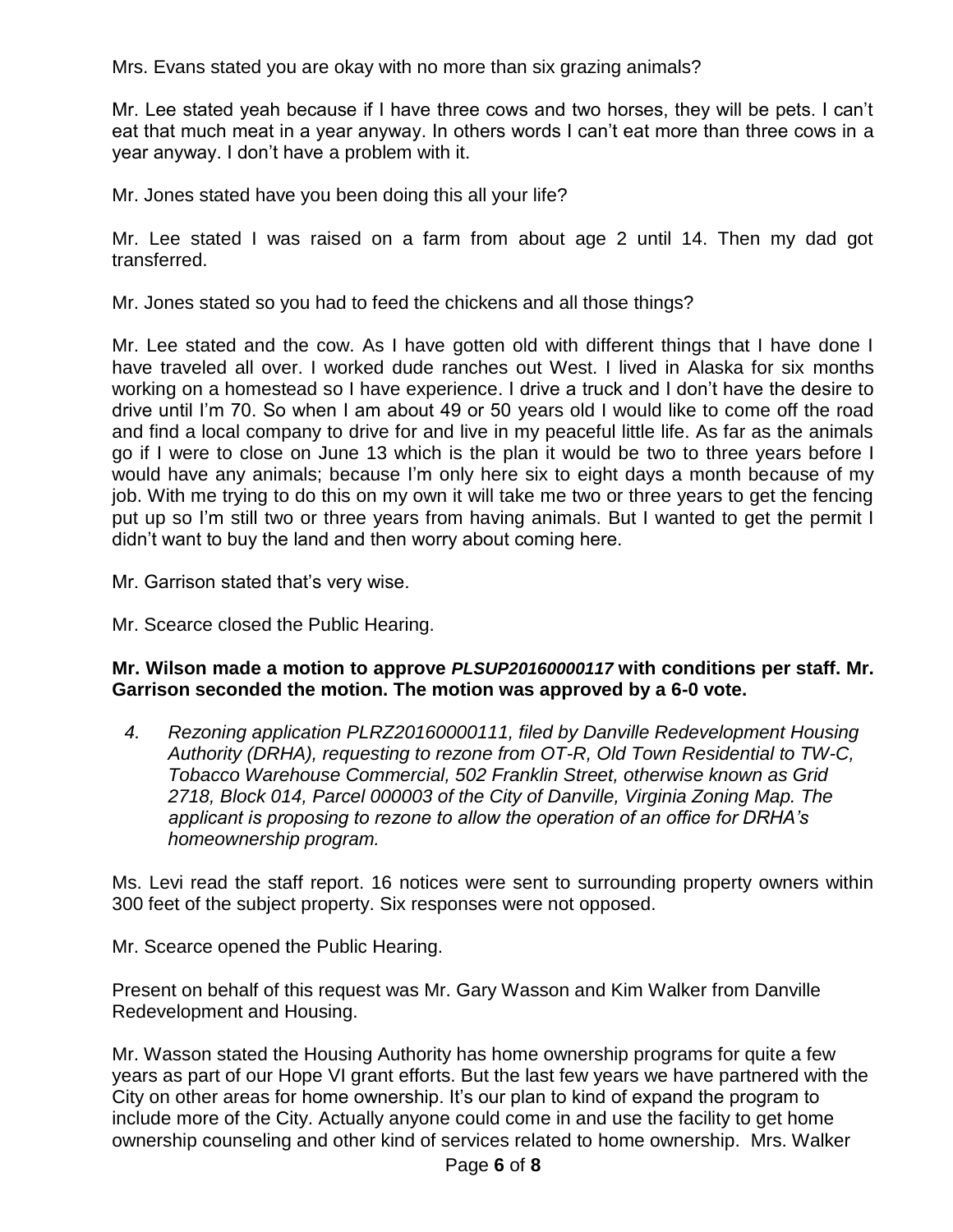can give you details about what she will be doing there. If there are any questions about that she can answer them.

Mr. Scearce closed the Public Hearing.

Mrs. Evans stated we have a comment from someone that says this appears to be spot zoning could you address that?

Mr. Gillie stated the area across the street is zoned for it already. Spot zoning is giving one property special privileges that aren't available to others or not in the immediate area. We got the area they are just adjusted from one side to the other. We don't consider it sopt zoning.

Mr. Scearce stated you have it on three sides where it's the same.

**Mrs. Evans made a motion to approve** *PLRZ20160000111***. Mr. Dodson seconded the motion. The motion was approved by a 6-0 vote.**

# **II. ITEMS NOT FOR PUBLIC HEARING**

*1. Acceptance of 10,991 sq. ft of right-of-way for creation of a cul-de-sac for Idlewood Terrace.* 

**Mr. Wilson made a motion to approve the acceptance of the plat. Mr. Jones seconded the motion. The motion was approved by a 6-0 vote.**

*2. Acceptance of 2,292 sq. ft. of right-of-way along Riverside Drive.*

**Mr. Wilson made a motion to approval of the acceptance of the right a way along Riverside Dr. Mr. Garrison seconded the motion. The motion was approved by a 6-0 vote.**

### **III. MINUTES**

**The April 11, 2016 minutes were approved by a unanimous vote.**

### **IV. OTHER BUSINESS**

Mr. Gillie stated City Council approved all the items that you had from last month that carried over. Staff is requesting that you make a motion to authorize staff to amend some definitions in the Zoning Code and to look at modifying our sign code based on a recent Supreme Court decision. We think we need to go and possibly change a few things in our sign code. So if I could get you to authorize staff advertising to change some definitions. I have worked with Mr. Dyer in the last few weeks since the Planning Commission meeting regarding some definitions in the Zoning code that based on his project we think we should